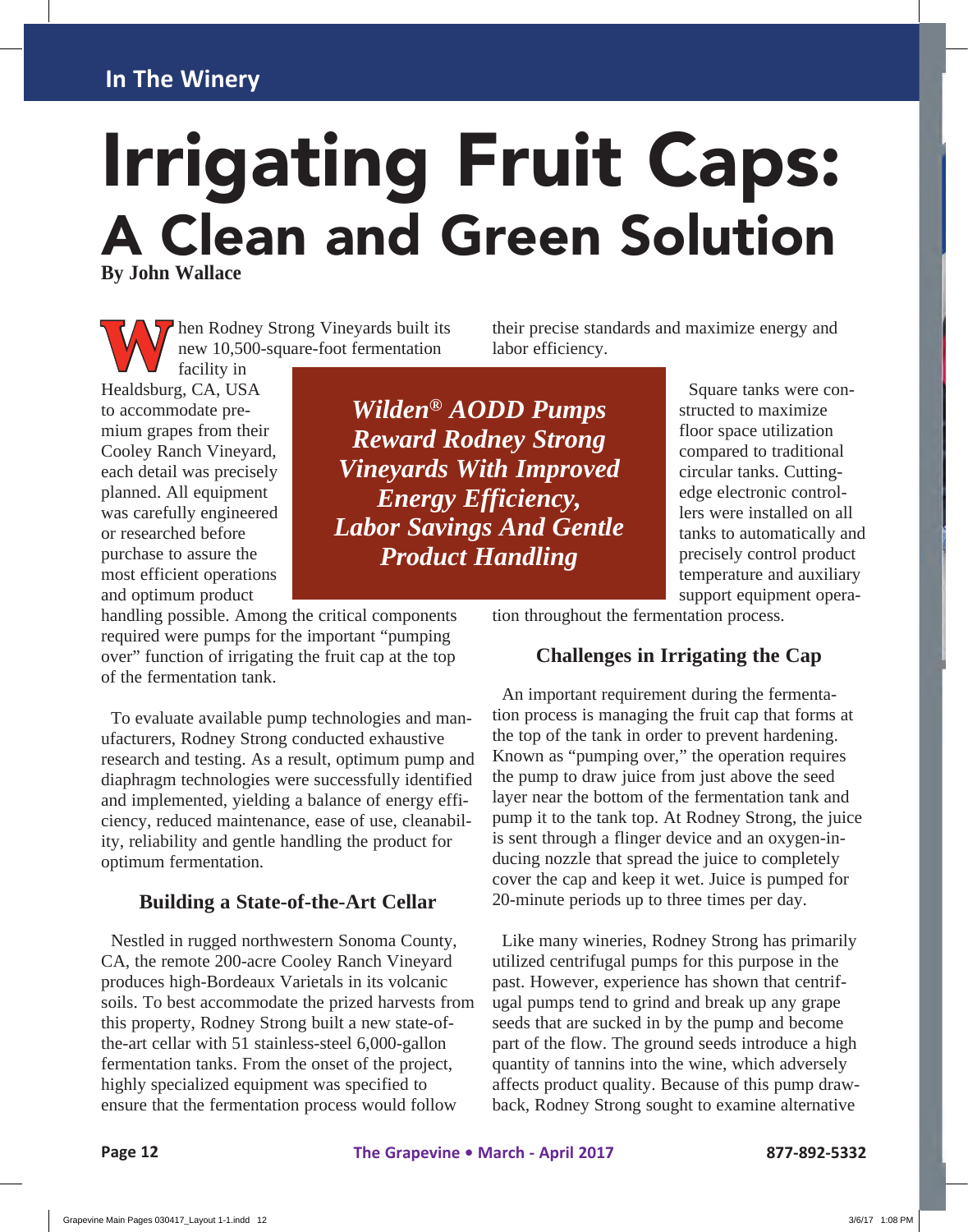## Improve Your Results, **Protect Your** Product

Pure-Fuse Diaphragm

Manuel Villanueva, Cellar Master Rodney Strong Vineyards, Healdsburg, CA, USA

"When we built our new fermentation tank facility, we selected Wilden® AODD pumps for cap irrigation because their low-sheer product handling is clearly superior in extracting the juices and controlling tannins. They are also very energy efficient and extremely easy to clean at the end of the season. We're extremely pleased with the outstanding results delivered by Wilden."

#### Wilden Saniflo<sup>™</sup> Series Advantages:

Where Innovation Flows

- Gentle product handling for optimum fermentation
- Pro-Flo® SHIFT ADS saves up to 60% in air consumption over competitors
- · Pure-Fuse diaphragms eliminate product trap area between the outer piston of traditional diaphragm assemblies

Contact your authorized Wilden distributor today: wildendistributors.com

## WILDEN®

Saniflo™ Series

**AODD Pumps** 



22069 Van Buren Street Grand Terrace, CA 92313-5607 USA O: +1 (909) 422-1730  $F: +1(909) 783 - 3440$ wildenpump.com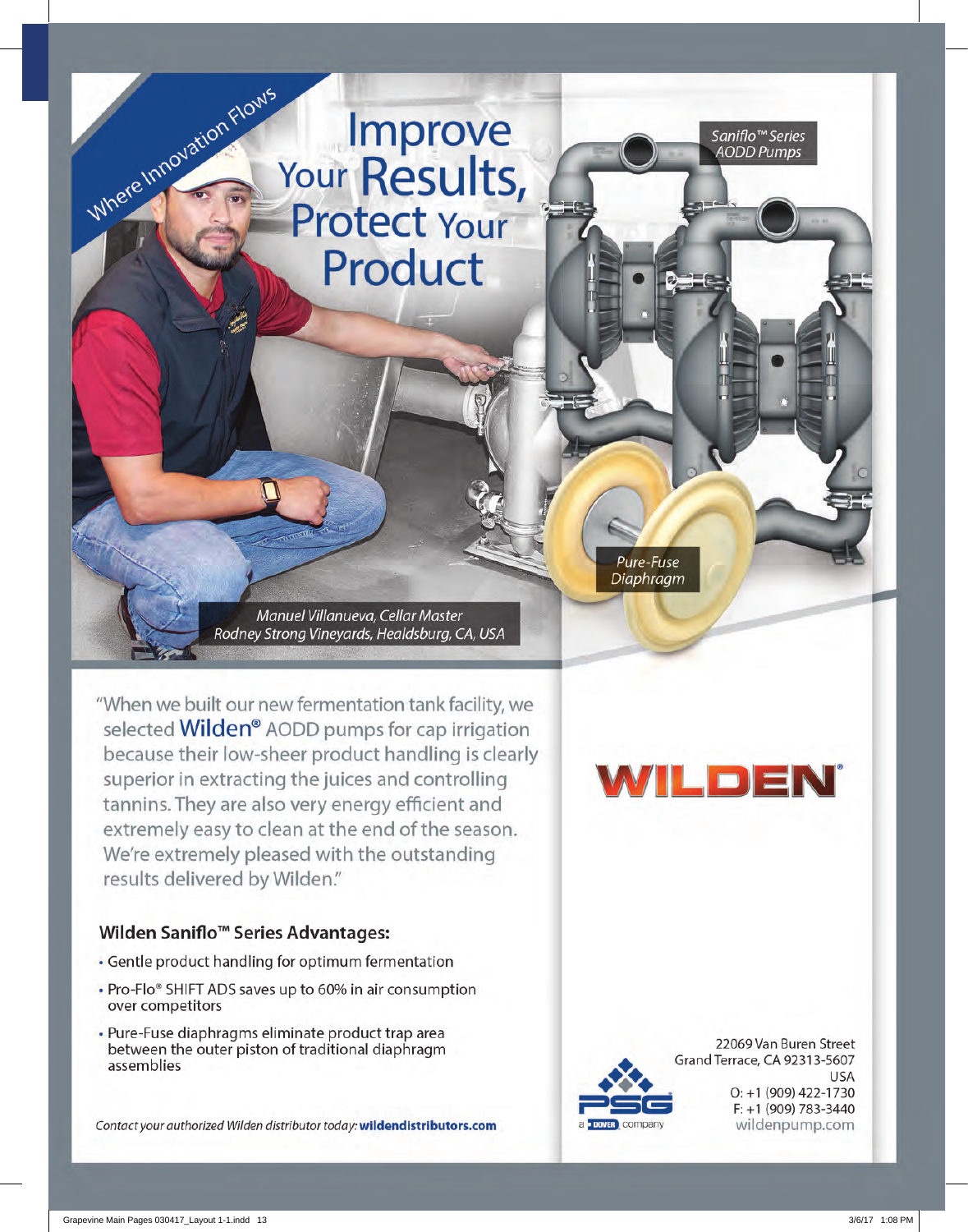

Rodney Strong's new 10,500-square-foot state-of-the-art cellar in Healdsburg, CA, USA, utilizes 51 stainless-steel 6,000-gallon fermentation tanks to accommodate premium grapes from their Cooley Ranch Vineyard.

 AODD pumps also offer a durability and flexibility not available in centrifugal or progressive cavity pumps. "Additional reasons why we proposed AODD pumps is that they have the ability to run dry with no damage, deadhead without problems and allow easy liquid flow-rate adjustment by simply changing the air flow," explained Touzinsky. "They are also easy to install and operate."

 Because of Rodney Strong's high standards and long-standing commitment to quality, the next step was to conduct extensive tests on AODD, centrifugal and progressive cavity pumps to determine which type would best meet their qualifications.

pump technologies that would reduce – or even eliminate - grinding the seeds.

#### **Testing Various Pump Solutions**

 Manuel Villanueva, Rodney Strong Cellar Master, played a key role in selecting the optimum pump technology for irrigating the cap. "We had strict requirements that the pump provide gentle product handling, energy efficiency, ease of cleaning and operational reliability," said Villanueva. "Our challenge was to identify the best technology available to meet those goals."

 For assistance, Rodney Strong turned to Pumping Solutions, Inc. in Hayward, CA, USA, a leading pump and process equipment supplier that has a long history working with the wine industry. Based on Rodney Strong's requirements, Pumping Solutions Sales Engineers Pat Mooney and Ben Touzinsky suggested the air-operated double-diaphragm (AODD) pump. "The first issue we addressed was product handling, and we suggested the AODD pump as the natural solution because of its excellent sheer sensitivity," said Mooney. "The AODD pump's gentle product handling circulates the liquid for the pumping over process without damaging the juice."

 Villanueva oversaw the pump comparison tests. "Based on our tests, we concluded that AODD pumps are the superior pump for the overall quality of the juice in the fermentation process," said Villanueva. "The AODD pump was clearly the best in helping to extract the juices as well as control the desired tannins and color from each grape varietal that we put in. Based on those results, we decided to utilize AODD pumps."

 In addition, they found that AODD pumps provided the reliability needed for their operations. "With AODD pumps, we know that when we set the air pressure, it will maintain the required flow consistently," explained Villanueva. "These pumps are extremely efficient and reliable in pumping the product through."

#### **Wilden Wins Energy-Efficiency Tests**

 Once Rodney Strong decided to standardize on AODD pumps, the next step was to evaluate pumps from different manufacturers for performance, quality, energy efficiency and ease of maintenance. Of particular importance was pump air consumption. "We were utilizing a smaller air compressor, so our goal was to find an energy-efficient pump that could be driven by our current equipment," said Justin Seidenfeld, Rodney Strong Winemaker. "Our staff worked with Pat Mooney to conduct extensive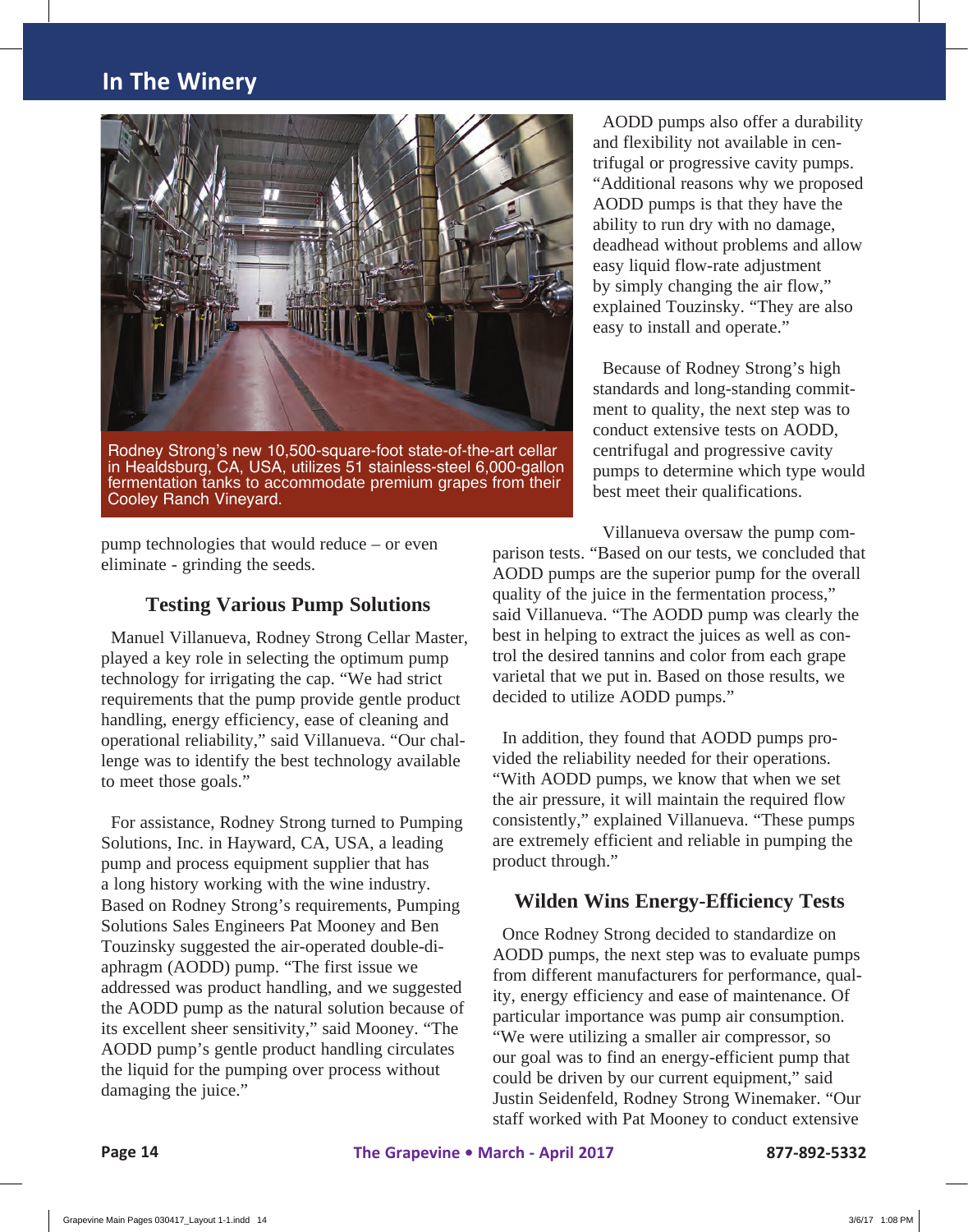pump research comparing specifications, features and performance."

 A critical segment of the evaluation process took Villanueva and Rodney Strong Maintenance Technician Richard Ivaldi to Grand Terrace, CA, USA, where Mooney arranged for them to conduct performance tests and examine the quality of each manufacturer's AODD pump side-by-side at the headquarters of Wilden®, part of PSG®, a Dover Company, based in Oakbrook Terrace, IL, USA.

 After conducting a battery of closely monitored performance tests, Rodney Strong concluded that Wilden Saniflo™ FDA pumps equipped with the Pro-Flo® SHIFT Air Distribution System (ADS) are far more energy efficient than other brands. Villanueva explained, "We tested different pumps from different manufacturers so we could evaluate the performance and air consumption of each at the same air pressure. While they all will pump juice, the Wilden efficiency was an obvious benefit. Our tests showed that Wilden pumps equipped with the Pro-Flo SHIFT ADS require less air consumption (reduced SCFM) to provide the same liquid flow as pumps from other manufacturers, giving us much greater efficiency and energy savings. This was a key factor in selecting Wilden."

 Reduced air consumption is realized by using the patent-pending Wilden Pro-Flo SHIFT ADS, which incorporates a unique air control spool that automatically restricts the amount of air going into the pump during the latter part of each stroke. This eliminates over-filling of the air chamber and results in reduced energy consumption. By optimizing air consumption, the Pro-Flo SHIFT lowers energy and operating costs, achieving up to 60% savings over competitive AODD pump technologies.

#### **Easy Cleanability of Wilden Pumps and Diaphragms**

 Sanitary practices are critical in all winemaking operations, and pumps that move wine are required to comply with FDA CFR 21.177 standards. Wilden Saniflo FDA pumps feature 316 stainless steel wetted parts with an Ra 1.3 μm (51.2 μin) interior polish that fully meet FDA standards.



Wilden® PS8 Saniflo™ FDA pumps equipped with the Pro-Flo® SHIFT Air Distribution System (ADS) and Full-Stroke Integral Piston Diaphragm (FSIPD) provide maximum cleanability and ener-<br>gy savings for cap irrigation at Rodney Strong Vineyards.

"In addition to meeting FDA standards, cleanability was a very important factor to consider in our evaluation process for efficiency and labor savings," said Villanueva. "In comparing designs, we found that Wilden Saniflo FDA pumps provided superior cleanability. They utilize tri-clamps for extremely quick disassembly and assembly to save labor in the sanitization process. In addition, the overall pump design makes cleaning easy. We know that good sanitization processes help ensure you produce a good wine, and that's part of maintaining our high quality."

 As an additional cleanability factor, Mooney suggested utilization of the unique, patented Wilden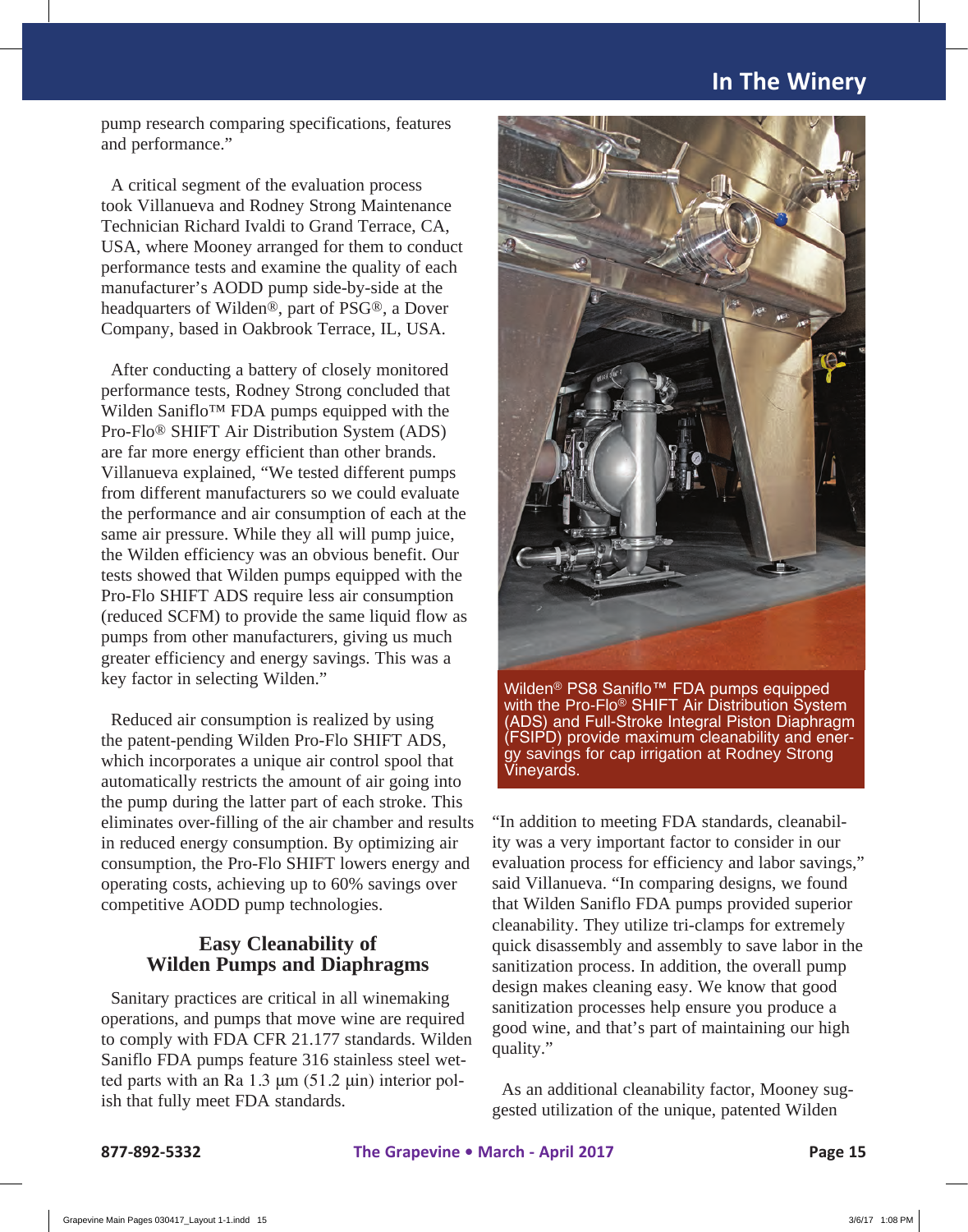

Founded in 1959, Rodney Strong has earned a reputation for critically acclaimed Single Vineyard and Reserve wines, stand out Estate releases and best-in-class Sonoma County varietal wines as evidenced by being named Wine Enthusiast's American Vineyards of the Year in 2013.

Full-Stroke Integral Piston Diaphragm (FSIPD). "We showed them the new Wilden Wil-Flex™ Sanitary FSIPD made of Santoprene™ that encapsulates the outer piston completely. This totally eliminates the cracks and crevices inherent with traditional diaphragms where the bacteria can hide."

 "The Wilden one-piece diaphragm makes it significantly easier for the pump to be cleaned at the end of the season when we're done with our cap management," said Seidenfeld. "Sanitation is key in our operations to ensure the highest quality product, and Wilden is the only pump manufacturer that offers this type of innovative diaphragm that is perfect for this type of application."

 Rodney Strong also found the Wilden FSIPD is more efficient than conventional diaphragms. Its full-stroke design provides increased displacement per stroke resulting in higher productivity for enhanced flow rates and 115% greater suction lift. This operational efficiency allows for fewer strokes for the same performance, which reduces energy consumption and extends diaphragm life.

#### **Successful First Season**

 Rodney Strong tested the new cellar during the 2015 season, which included utilizing the Wilden PS8 Saniflo FDA pumps for pumping over and was extremely pleased with their performance. Villanueva commented, "The performance, the high-quality parts, the expert assembly compared to the competition made me very confortable in the decision to go with Wilden pumps, and we are very pleased with the results." In fact, Rodney Strong Vineyards are so pleased with the initial order of 16 pumps, Rodney Strong has ordered an additional 43 pumps to complete the cellar.

#### **About the Author:**

 *John Wallace is Western Regional Manager – Industrial Sales for Wilden*® *and PSG*®*. He can be reached at [John.Wallace@psgdover.com](mailto:John.Wallace@psgdover.com). Wilden is the global leader in air-operated double-diaphragm (AODD) pumps from PSG, a Dover company. Headquartered in Oakbrook Terrace, IL, USA, PSG is comprised of several of the world's lead-*